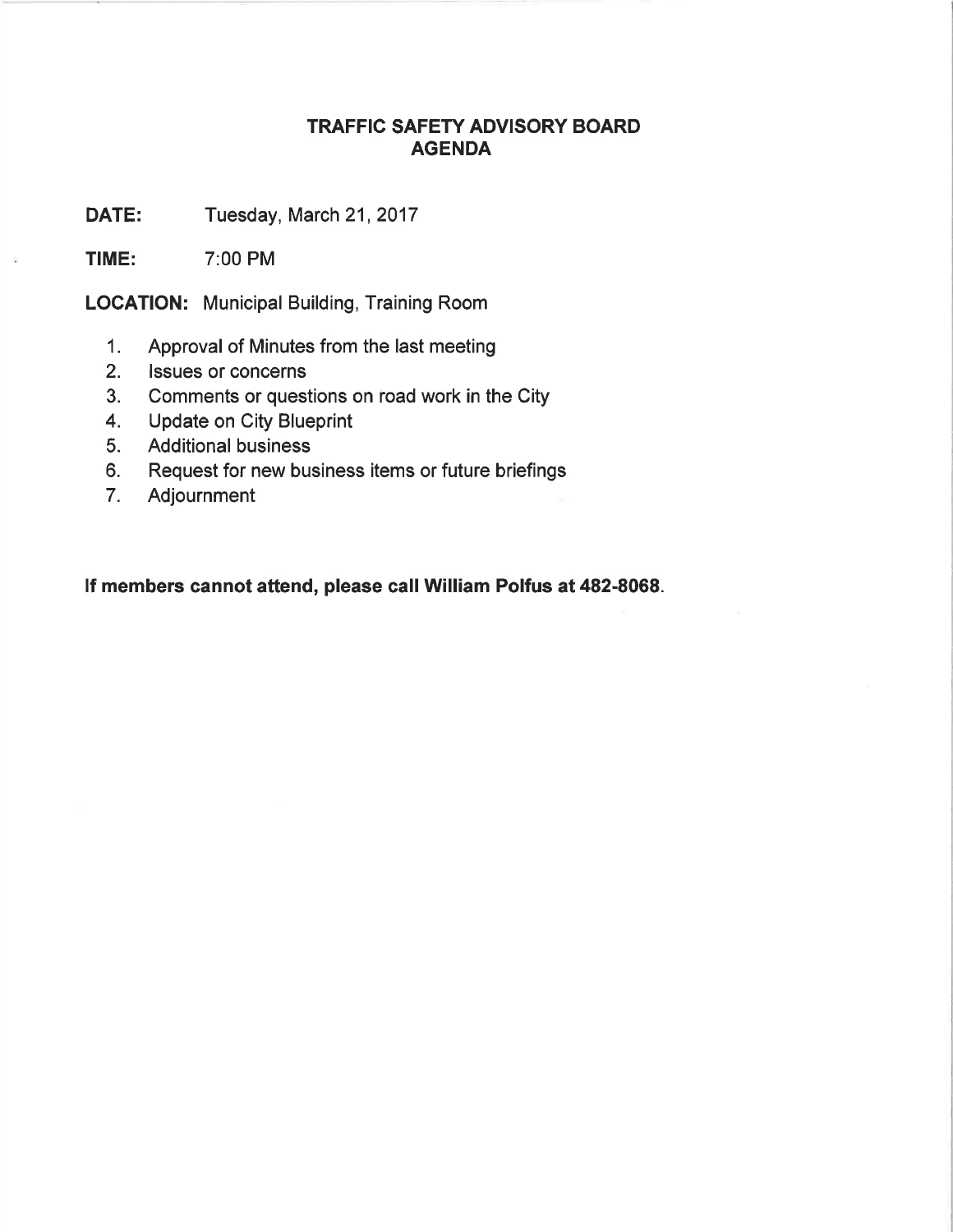UNAPPP. OVEÐ

TRAFFIC SAFETY ADVISORY BOARD **Minutes** January 17,2017

The January meeting of the TSAB was held at 7 pm on Tuesday, January 17, 2017 in the training room of the municipal building (room 104). Meeting was called to order at 7:00 pm.

Present were:

Marty Adler-Jasny, Hannah Oran, Andrew Howe, Melissa McMahan, Ilona Kazocha, Halfen Hoyt, William Polfus, Jane Shelton, Roger Flynn

Absent were:

Jana Humphrey, Tom Carney

1) Minutes from the November 15,2016 meeting were approved unanimously.

2) State of the Union:

Bill Polphus re-upped and we have Tom Carney as a new member. He's had 35 years of experience in law enforcement and we hope his insights will be a great asset to our board.

Andy Howe opted to not re-up in November in case other citizens wanted to participate on TSAB (this board is a great 'starter board' for those wishing to get involved). But since we still have one slot available Andy will contact the city and re-apply officially.

At our next meeting, we will hold elections for offices.

3) Discussions

Marty noted the medians along the Turnpike east of Division have many potholes and minimal striping left on their ends which makes them very difficult in rain and at night. 'What look like puddles can be potholes and some are very well hidden. Roger explained that most of our striping budget is ear-marked for new striping needed after road work is done. Very little is left for maintenance striping due to normal wear and tear.

Ilona pointed out the Jackson Sq fountain has been running non-stop for a few weeks. Roger suspects it was left on to reduce the risk of the pipes freezing up, but he'll look into it.

Marty noticed a streetlight out at the Turnpike and Kroger intersection, which Roger will inspect.

We considered discussing the recent fatality accident on Emory and Lafayette however it's too soon for us to discuss due to lack of knowledge. When the other agencies involved are finished, perhaps we'11 have some information that will prompt our involvement.

Ilona noted that getting on the Turnpike at 'Wisconsin is extremely diffrcult due to high traffic volume and high speeds. Roger informed us that past studies at the intersection failed to meet the warrants (ustification criteria) for a signal, but he will investigate.

Marty informed us strongly on behalf of the Senior Citizens that the new location for the Senior Center is difficult for some seniors to reach by foot. She recommended adding handicap parking as close as possible. She was wondering about improving access through the back, and noted that the dirt track itself is difficult and the proposed golf cart transport idea needs refinement (how does one call the cart from the lot?). She also informed us that the circular drop-off on the front of the building is still too far a walk from the A/B & Club rooms for some seniors to make easily. She reminded us that until you have to use a walker or other